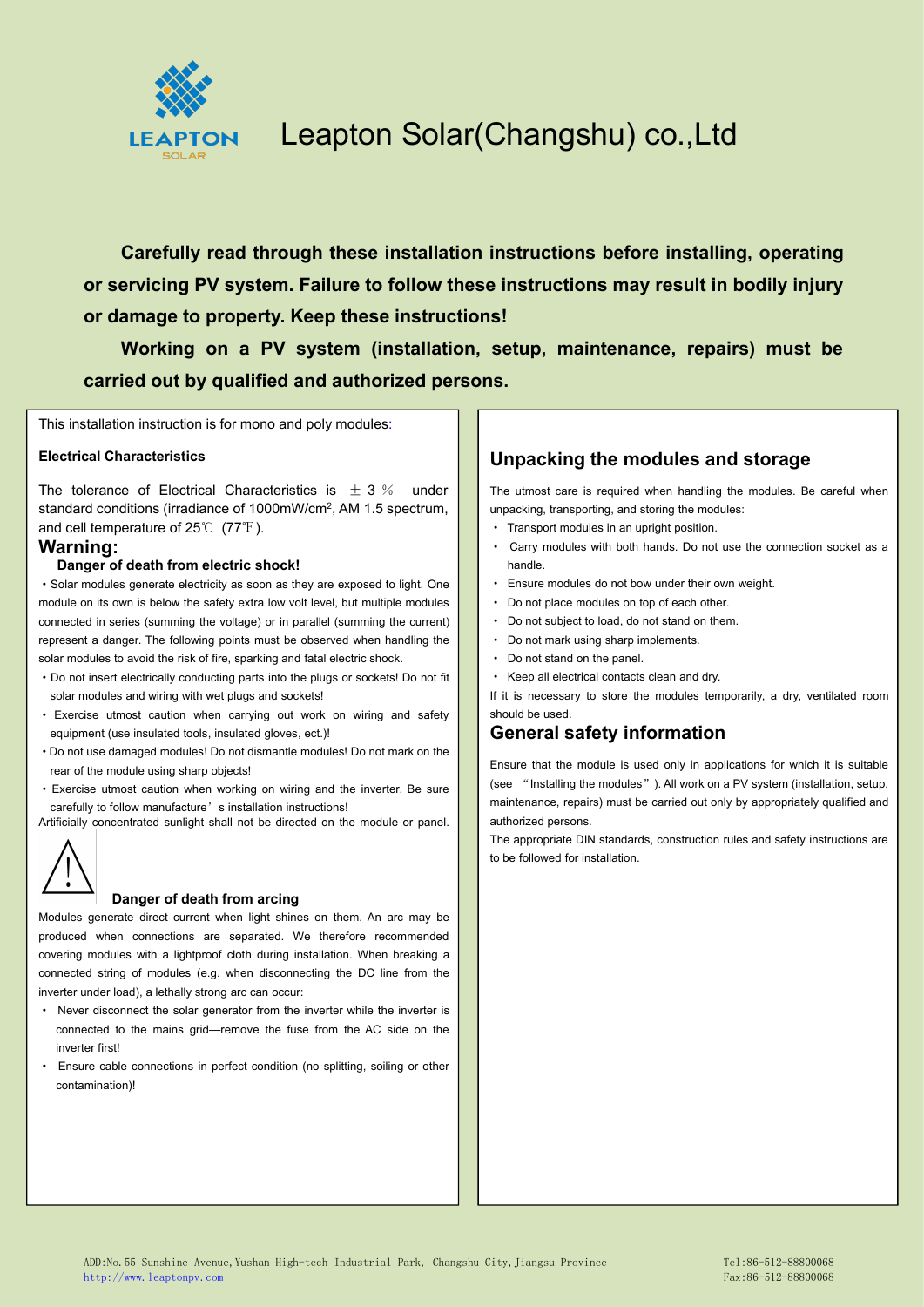

#### **Installing the modules**

When installing the modules, please pay attention to: the assembly is to be mounted over a fire resistant roof covering rated for the application.

#### ·**Keeping within the maximum permitted load**

Keeping within the maximum permitted load The maximum mechanical load on the module must not exceed 5400pa. 2400pa mechanical load has been past in third labortory. To avoid exceeding the maximum mechanical load, site-specific live loads such as wind and snow should be taken into account.

#### ·**Environmental conditions**

The module is intended for use in temperate climatic conditions. The module is "non-explosion-protected equipment". Hence it must not be installed in the proximity of highly inflammable gases and vapors (e.g. filling stations, gas containers, paint equipment).

The module must not be installed near to naked flames or flammable materials.

Do not expose modules to concentrated light sources.

It must not be immersed in water or constantly exposed to water (e.g. from fountains).

If there is exposure to salt (it is recommended that modules are installed at least 500m from the sea) and sulfur (sulfur sources, volcanoes), there is a risk of corrosion.

Maximum altitude for module installation can be no more than 2000m.

#### ·**Requirements of installation**

Make sure the modules ' electrical performances in a system are the same. When connected in series, modules must all have the same amperage. When connected in parallel, the modules must all have the same voltage. Connect the quantity of modules that match the voltage specifications of the devices used in the system. The modules must not be connected together to create a voltage higher than the permitted system voltage

To minimize risk in the event of an indirect lightning strike avoid forming loops when designing the system. Artificially concentrated sunlight shall not be directed on the module or panel.

Modules must not be fitted as overhead glazing. Ensure that the mounting system can also withstand the anticipated wind and snow loads. Precipitation can run off through small openings on the back side of the

module. Make sure that these openings are not masked after mounting.

#### ·**Optimum orientation and tilt**

To achieve the maximum annual yield figure out what the optimum orientation and tilt of the PV modules is. If sunlight shines vertical onto the PV modules you have the best conditions to generate maximum power.

#### ·**Avoid overshadowing**

Even the slightest partial shading (e.g. from dirt deposits) will cause a reduction in yield. A module is considered " shadow-free " if it is unobscured across its entire surface for the whole year and even on the shortest day of the year unobstructed sunlight can reach the module.

#### ·**Reliable ventilation**

Functioning ventilation prevents the build-up of heat, which would reduce performance.

#### ·**Earthing**

Although the modules are certified to safety class II, we still recommend earthing them. The earth connection must be made by a qualified electrician. Connect module frames to each other using cables with cable lugs. Use the hole ( $\phi$  4.5mm) attached with a green label that are provided for this purpose. To create the conductive connection (frame is anodized), use a serrated washer or a self-tapping screw ( $\phi$  5mm). The earth connection should be made by a qualified electrician.



- 1 Stainless steel M4 nut
- 2 Stainless steel serrated washer
- 3 Stainless steel bolt
- 4 Stainless steel connection head
- 5 Grounding lead

All the junctions on the conductive connection must be fixed. The fastness does not depend on soldering.

The metal containing iron in the conductive connection should be handled by some way, such as anodization, spray-painting, galvanization. Stainless steel does not need to be handled.

#### ·**Maximum number of modules in parallel and in series**

When designing the system, we recommend that the maximum number of modules in parallel should be no more than four while the maximum number of modules in series no more than eighteen.

**Recommended maximum series/parallel module configurations: [Vsys/(1.25Voc)]/2**

#### **Bypass diodes**

bypass diodes Type: 30SQ045T/30SQ045S/GFS2045.

#### **Roof Installing**

- ·Use fasteners to fasten the modules to the mounting support structure. Modules should be bolted to support structures through mounting holes located in the frame's back flanges only. Stainless-steel bolts, with nuts, washers, and locks washers, are recommended for module mounting. Creation of additional holes for mounting is not recommended and will invalidate the warranty. Modules should not be mounted by supports at the ends.
- · Mounting support structure should withstand forces from wind and snowfall pressure etc. Mounting support structure should use proper materials and corrosive treatment.
- Installation the modules on the roof should has proper ventilation. A clearance of 4.5 inches (about 115mm) or more behind the modules is recommended to permit air circulation and cooler module operation. Elevated temperatures lower operating voltage and power, and shorten module lifetime. Clearance of 1/4 inch (6.35mm) or more between modules is required to allow for thermal expansion of the frames.
- ·The mounting support structure should be fire-proof..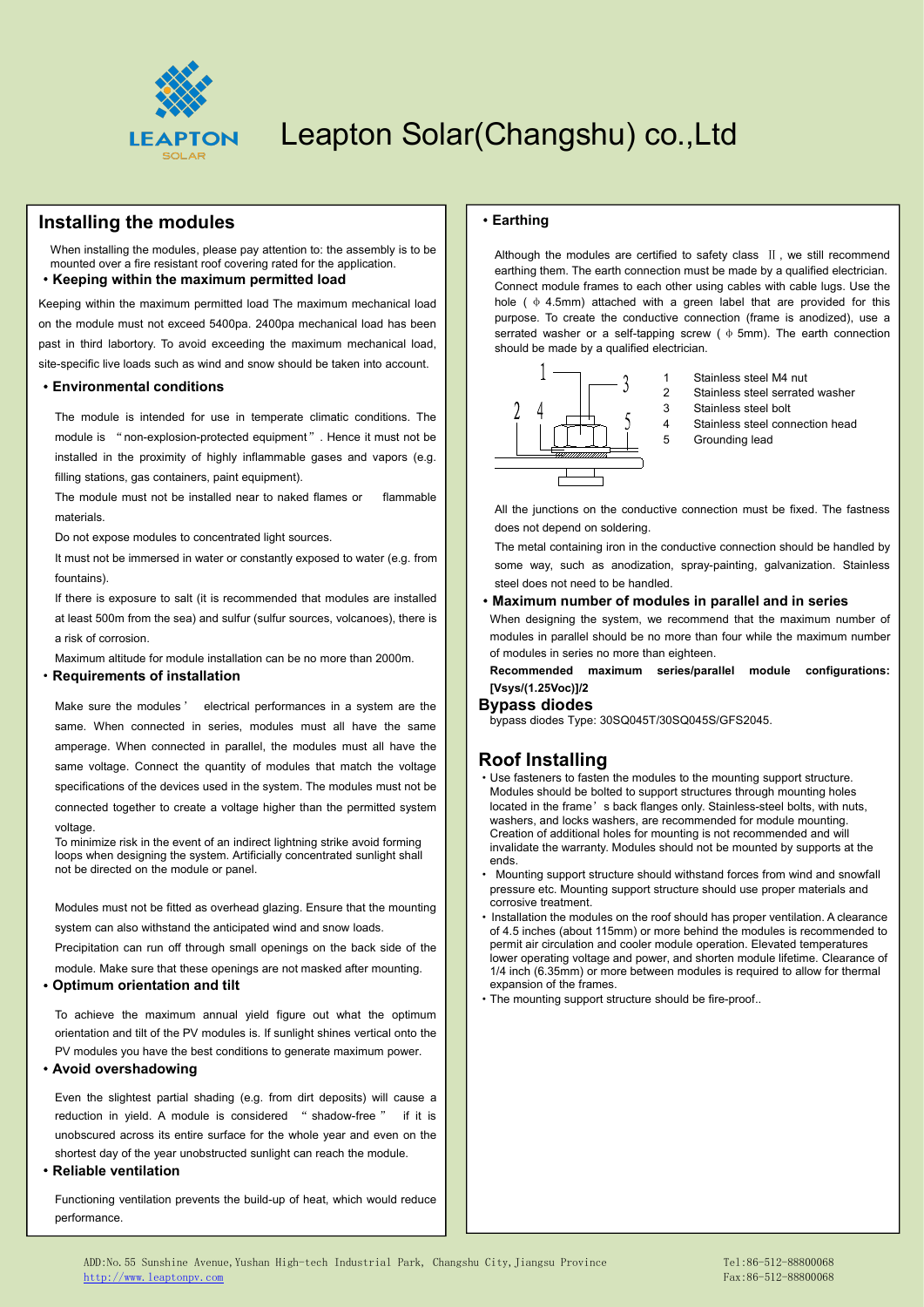

#### **Mounting**

#### **Installation of Frame and Module**



1 Module 2 Silica 3 Aluminum Frame **No. 1988** Metal Clamp B

The depth is no less than 3mm when installing the module into  $\parallel$ the frame.

#### **Connection between frames**



#### **Modules installed with mounting hole**

Modules should be bolted to support structures through mounting holes located in the frame 's back flanges. Refer to what is shown in Figure 2(Mounting Details).



#### **Modules installed with clamp**

Modules should be mounted using specialized clamps as shown in Figure 3.A. Modules should be attached on <sup>a</sup> supporting structure rail by metal clamps. It is recommended to use the clamps under the following condition or approved by system installation:

Width: Clamp A no less than 50mm Clamp B no less than 38mm;

Thickness: No less than 3mm;

Material: Aluminum Alloy;

Bolt: M8:

B. The torque range of screw tightening is between 18N.m to 24N.m

C. The Modules lamps must not contact the front glass or deform the frame in any way,the contact area of clamp with the front of frame must be smooth, otherwise maybe damage the frame bring about the modules broken.

Avoid shading effects from the Modules clamps. Drainage holes on the Modules frame must not be closed or obscured by the clamps.



#### **Description of the installation position**

The low/normal level of load condition is applicable to the installation in most of environmental conditions:the maximum static load on the back of the modules is 2400 Pa(i.e.wind load),and the maximum static load on the front of modules is 2400 Pa(i.e.wind and snow load).

The high level of load condition is applicable to be the installation in harsher environmental conditions such as storm, heavy snow,etc:the maximum static load on the back of modules is 2400 Pa(i.e.wind load),and the maximum static load on the front of modules is 5400 Pa(i.e.wind and snow load),depending on the pressure level that it would endure according to IEC standard.

For the dynamic loads, such as wind, the safety factor needs to be increased by 3 times.It means that the maximum dynamic load is 800 Pa when the wind speed is less than 130 km/h.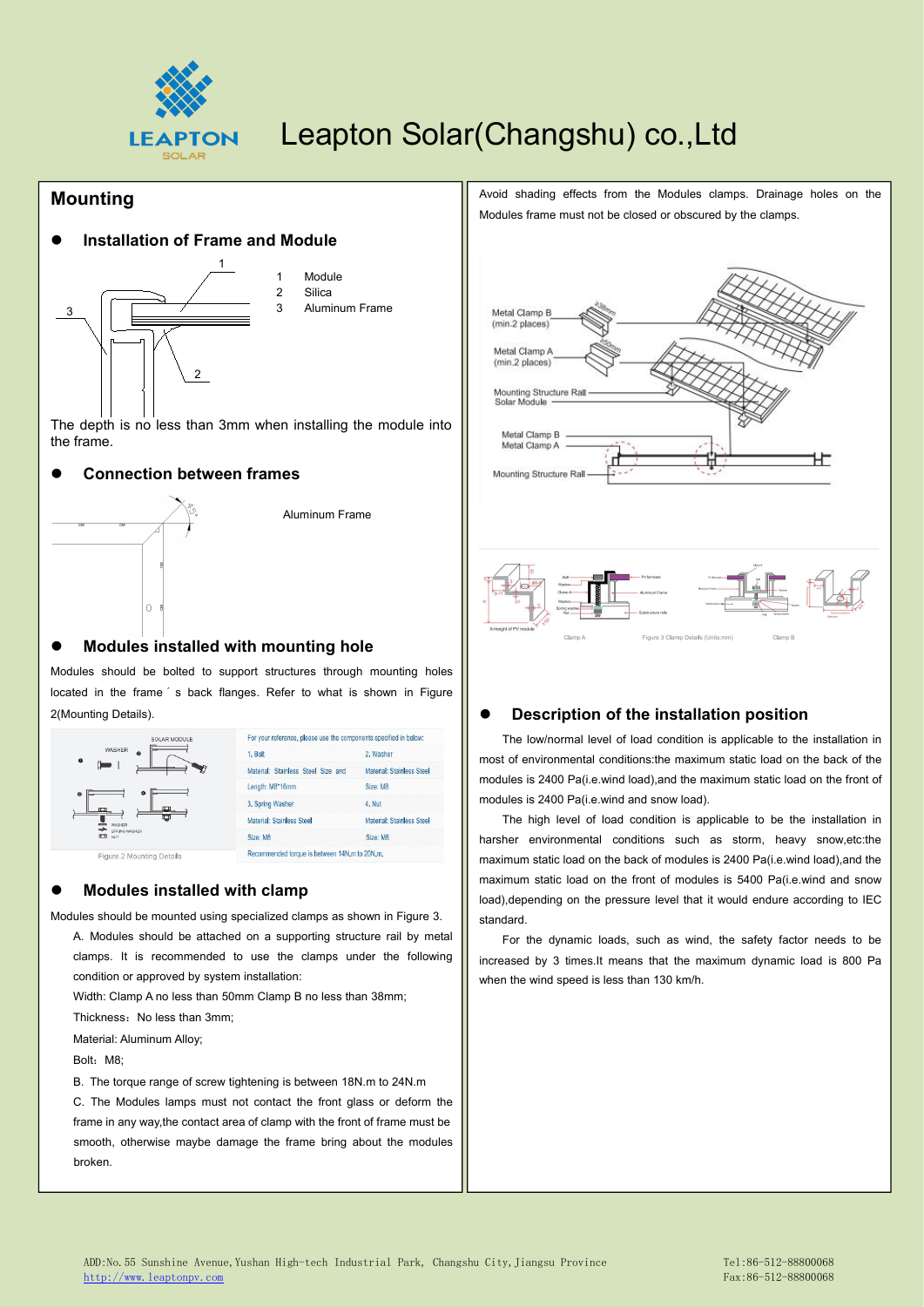



Figure 4 Installation Methods

#### **For the wiring, pay attention to:**

#### ·**Correct wiring scheme**

**Wiring**<br> **For the wiring, pay attention to:**<br>
When designing the system, avoid forming loops (to minimize risk in the<br>
event of an indirect lighting strike). Check that wiring is correct before<br>
starting up the generator. When designing the system, avoid forming loops (to minimize risk in the event of an indirect lighting strike). Check that wiring is correct before starting up the generator. If the measured open circuit voltage (Voc) and short-circuit current (Isc) differ from the specifications, then there is a wiring fault.

#### ·**Correct connection of connectors**

The connector is PV-GZX1500 made by GZX or SIKE6 made by Forsol ,The area of the cable mating with the connector recommended to be 4~6 mm<sup>2</sup>.The plug connector has its own polarity. Make sure that the connection  $\parallel$ is safe and tight. The plug connector should not receive outer stress. The connector should only be used to connect the circuit, but never be used to turn the circuit on and off

#### ·**Use of suitable materials**

Use cable extensions and plugs that are designed for outdoor applications. Ensure that they are in perfect electrical and mechanical condition. Use only cables having one conductor. Select the appropriate cable diameter to minimize voltage drop (to calculate the minimum cable diameter, the fuse, and to calculate controls, multiply the Isc and Uoc by a factor of 1.25). Under normal conditions, a photovoltaic module is likely to experience conditions that produce more current and/or voltage than reported at standard test conditions. Accordingly, the values of Isc and Voc marked on this module should be multiplied by a factor of 1.25 when determining component voltage ratings, conductor ampacities, fuse sizes, and size of controls connected to the PV output.

### **Maintenance and cleaning**

Do not change the PV components optionally (diode, junction box, plug connectors).

Given a sufficient tilt (at least 15°), it is not generally necessary to clean the modules (rainfall will have a self-cleaning effect). In case of heavy soiling (which will result in output reductions), we recommend cleaning the modules using plenty of water (from a hose) with mild detergent and using a gentle cleaning implement(a sponge).**CAUTION: DON'T USE DETERGENTS CONSISTING OF ABRASIVE,ACETONE OR OTHER CORROSIVE ELEMENTS.**Do not clean the modules with cold water during the warmer hours of the day in order to avoid creating any thermal shock that maybe damage the module. Dirt must never be scraped or rubbed away when dry, as this will cause micro-scratched. We recommend the system is inspected at regular intervals.

#### **Checklists:**

- ·All fastenings are tight and secure and free of corrosion.
- ·All cable connections are secure, tight, clean and free of corrosion.
- ·Cables are not damaged in any way.
- ·Checking the earthing resistivity of metals.

**Leapton Solar (Changshu) Co ., Ltd No.55 Sunshine Avenue,Yushan High-tech Industrial Park, Changshu City,Jiangsu Province Tel: 86- 512-88800068 Fax:86- 512-88800068**

ADD:No.55 Sunshine Avenue,Yushan High-tech Industrial Park, Changshu City,Jiangsu Province Tel:86-512-88800068 [http://www.leaptonpv.com](http://www.leaptonenergy.com) Fax:86-512-88800068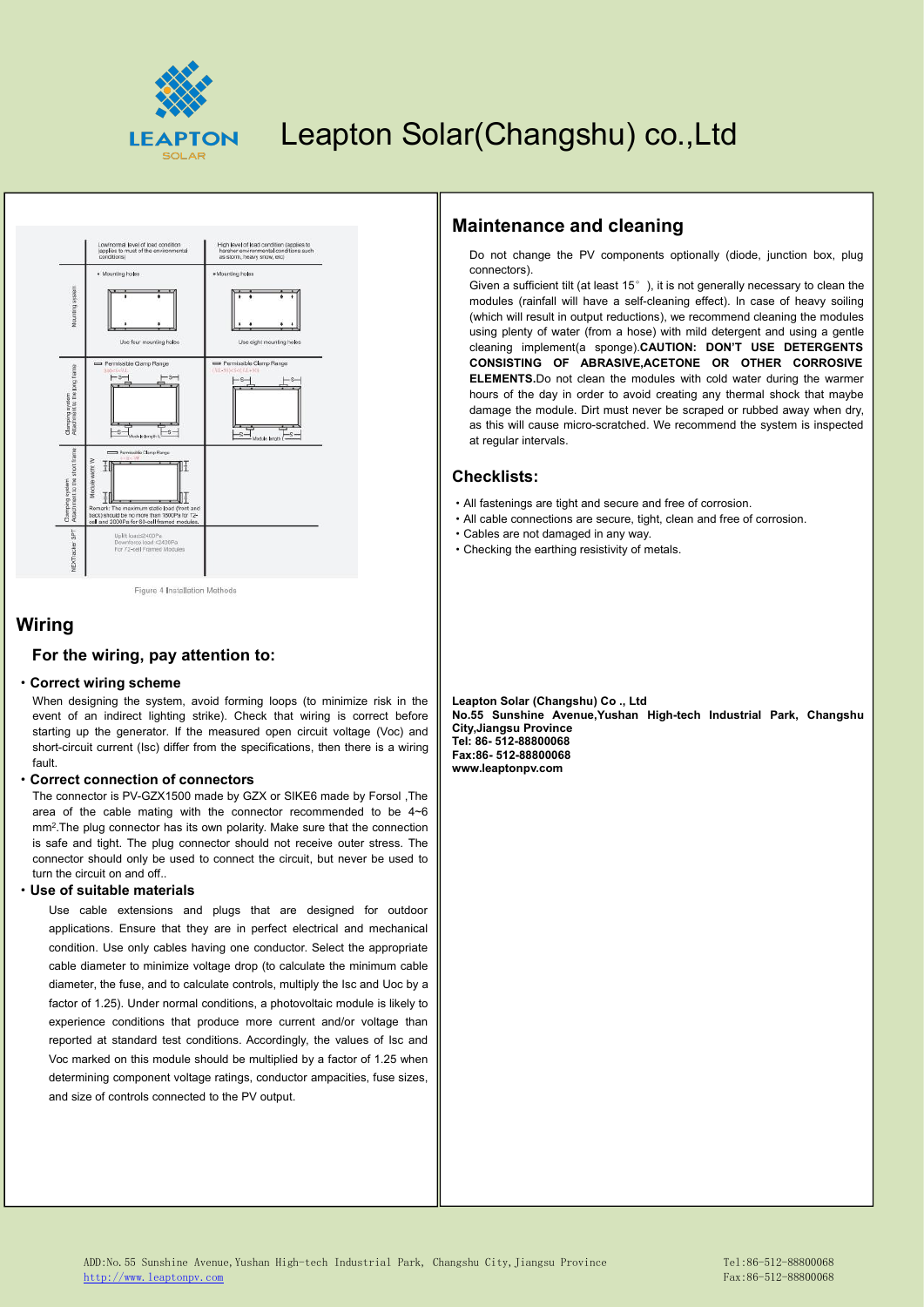

| Parameter Type      | Dimension (mm)             | Weight(KG) | Pmmp $(W) \pm 3\%$ | $\text{Imp}(A)$ | Vmp(V) | $\text{Isc}(\text{A}) \pm 5\%$ | $Voc(V) \pm 5%$ |
|---------------------|----------------------------|------------|--------------------|-----------------|--------|--------------------------------|-----------------|
| LP156*156-M-72-375W | 1960*990*40<br>1960*992*40 | 21.5       | 375                | 9.47            | 39.60  | 10.04                          | 48.30           |
| LP156*156-M-72-370W | 1960*990*40<br>1960*992*40 | 21.5       | 370                | 9.39            | 39.40  | 9.92                           | 48.09           |
| LP156*156-M-72-365W | 1960*990*40<br>1960*992*40 | 21.5       | 365                | 9.31            | 39.20  | 9.84                           | 47.88           |
| LP156*156-M-72-360W | 1960*990*40<br>1960*992*40 | 21.5       | 360                | 9.24            | 39.00  | 9.76                           | 47.67           |
| LP156*156-M-72-355W | 1960*990*40<br>1960*992*40 | 21.5       | 355                | 9.15            | 38.80  | 9.68                           | 47.46           |
| LP156*156-M-72-350W | 1960*990*40<br>1960*992*40 | 21.5       | 350                | 9.07            | 38.60  | 9.60                           | 47.25           |
| LP156*156-M-72-345W | 1960*990*40<br>1960*992*40 | 21.5       | 345                | 8.99            | 38.40  | 9.56                           | 46.80           |
| LP156*156-M-72-340W | 1960*990*40<br>1960*992*40 | 21.5       | 340                | 8.90            | 38.20  | 9.49                           | 46.60           |
| LP156*156-M-72-335W | 1960*990*40<br>1960*992*40 | 21.5       | 335                | 8.82            | 38.00  | 9.41                           | 46.40           |
| LP156*156-M-72-330W | 1960*990*40<br>1960*992*40 | 21.5       | 330                | 8.73            | 37.80  | 9.33                           | 46.20           |
| LP156*156-M-72-325W | 1960*990*40<br>1960*992*40 | 21.5       | 325                | 8.79            | 37.00  | 9.29                           | 45.30           |
| LP156*156-M-72-320W | 1960*990*40<br>1960*992*40 | 21.5       | 320                | 8.68            | 36.90  | 9.18                           | 45.20           |
| LP156*156-M-72-315W | 1960*990*40<br>1960*992*40 | 21.5       | 315                | 8.56            | 36.80  | 9.06                           | 45.10           |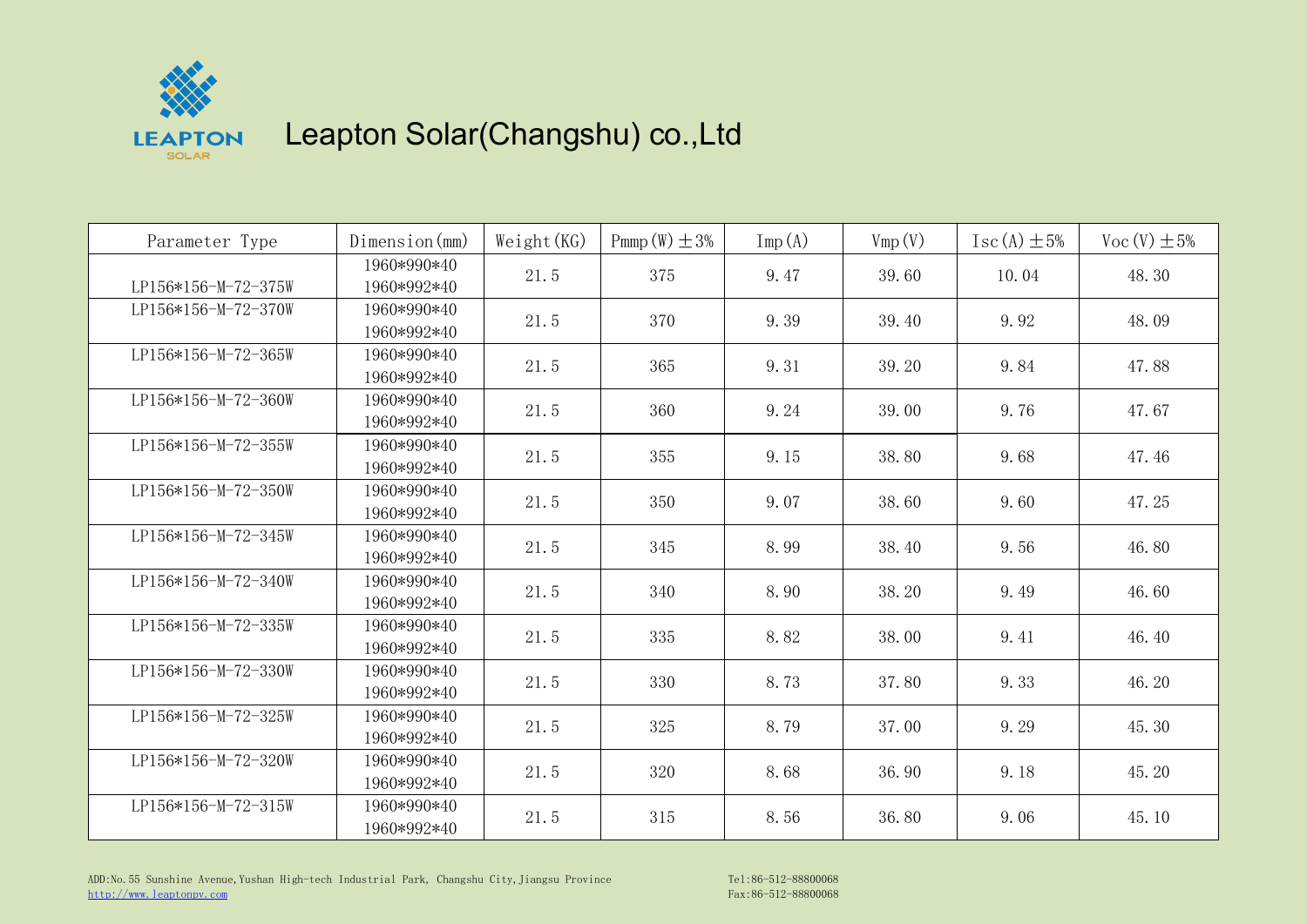

| LP156*156-M-72-310W | 1960*990*40<br>1960*992*40 | 21.5       | 310 | 8.45 | 36.69 | 8.95  | 44.99 |
|---------------------|----------------------------|------------|-----|------|-------|-------|-------|
| LP156*156-M-60-310W | 1640*990*35                | 18         | 310 | 9.47 | 32.74 | 9.94  | 40.25 |
| LP156*156-M-60-305W | 1650*992*35<br>1640*990*35 | 18.5<br>18 |     |      |       |       |       |
|                     | 1650*992*35                | 18.5       | 305 | 9.38 | 32.51 | 9.85  | 40.05 |
| LP156*156-M-60-300W | 1640*990*35                | 18         | 300 | 9.29 | 32.28 | 9.74  | 39.85 |
| LP156*156-M-60-295W | 1650*992*35<br>1640*990*35 | 18.5<br>18 |     |      |       |       |       |
|                     | 1650*992*35                | 18.5       | 295 | 9.20 | 32.05 | 9.65  | 39.65 |
| LP156*156-M-60-290W | 1640*990*35<br>1650*992*35 | 18<br>18.5 | 290 | 9.06 | 32.00 | 9.63  | 39.10 |
| LP156*156-M-60-285W | 1640*990*35                | 18         | 285 |      |       |       |       |
|                     | 1650*992*35                | 18.5       |     | 8.96 | 31.80 | 9.54  | 38.90 |
| LP156*156-M-60-280W | 1640*990*35<br>1650*992*35 | 18<br>18.5 | 280 | 8.86 | 31.60 | 9.46  | 38.70 |
| LP156*156-M-60-275W | 1640*990*35                | 18         |     |      |       |       |       |
|                     | 1650*992*35                | 18.5       | 275 | 8.76 | 31.40 | 9.38  | 38.50 |
| LP156*156-M-60-270W | 1640*990*35<br>1650*992*35 | 18<br>18.5 | 270 | 8.77 | 30.80 | 9.22  | 37.80 |
| LP156*156-M-60-265W | 1640*990*35                | 18         | 265 | 8.63 | 30.70 | 9.08  | 37.70 |
|                     | 1650*992*35                | 18.5       |     |      |       |       |       |
| LP156*156-M-60-260W | 1640*990*35                | 18         | 260 | 8.50 | 30.60 | 8.94  | 37.60 |
| LP156*156-M-54-280W | 1650*992*35<br>1482*990*35 | 18.5<br>17 | 280 | 9.48 | 29.54 | 10.00 | 36.25 |
| LP156*156-M-54-275W | 1482*990*35                | 17         | 275 | 9.40 | 29.27 | 9.86  | 36.07 |
| LP156*156-M-54-270W | 1482*990*35                | 17         | 270 | 9.29 | 29.07 | 9.74  | 35.87 |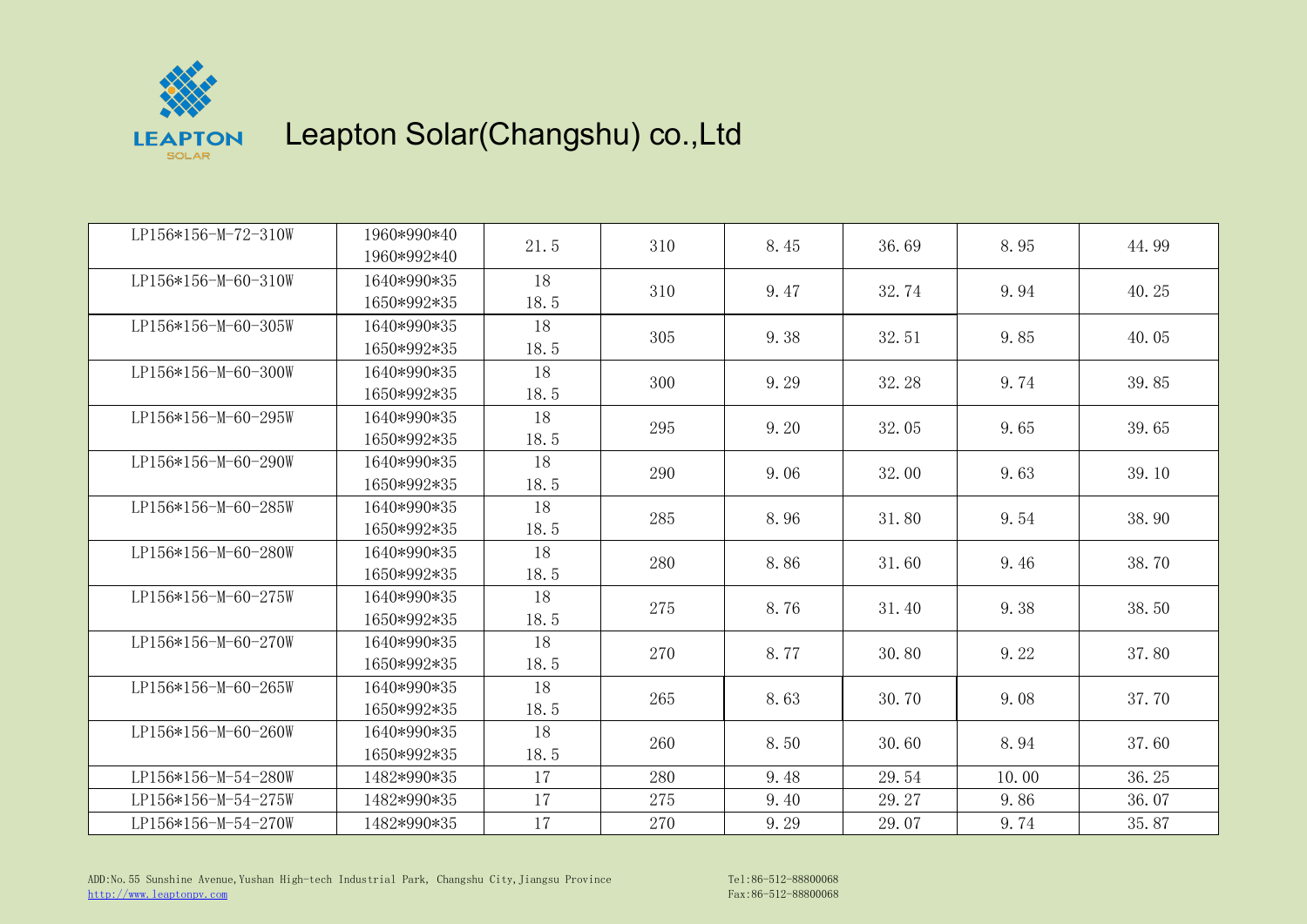

| LP156*156-M-54-265W | 1482*990*35 | 17   | 265 | 9.18 | 28.87 | 9.62 | 35.67 |
|---------------------|-------------|------|-----|------|-------|------|-------|
| LP156*156-M-54-260W | 1482*990*35 | 17   | 260 | 9.07 | 28.67 | 9.50 | 35.47 |
| LP156*156-M-54-255W | 1482*990*35 | 17   | 255 | 8.96 | 28.47 | 9.38 | 35.27 |
| LP156*156-M-54-250W | 1482*990*35 | 17   | 250 | 8.85 | 28.27 | 9.26 | 35.07 |
| LP156*156-M-54-245W | 1482*990*35 | 17   | 245 | 8.84 | 27.71 | 9.33 | 33.93 |
| LP156*156-M-54-240W | 1482*990*35 | 17   | 240 | 8.69 | 27.62 | 9.18 | 33.82 |
| LP156*156-M-54-235W | 1482*990*35 | 17   | 235 | 8.53 | 27.55 | 9.03 | 33.71 |
| LP156*156-M-48-245W | 1322*990*35 | 15   | 245 | 9.41 | 26.04 | 9.87 | 32.10 |
| LP156*156-M-48-240W | 1322*990*35 | 15   | 240 | 9.29 | 25.84 | 9.74 | 31.90 |
| LP156*156-M-48-235W | 1322*990*35 | 15   | 235 | 9.17 | 25.64 | 9.61 | 31.70 |
| LP156*156-M-48-230W | 1322*990*35 | 15   | 230 | 9.05 | 25.44 | 9.48 | 31.50 |
| LP156*156-M-48-225W | 1322*990*35 | 15   | 225 | 8.92 | 25.24 | 9.35 | 31.30 |
| LP156*156-M-48-220W | 1322*990*35 | 15   | 220 | 8.81 | 25.04 | 9.22 | 31.10 |
| LP156*156-M-48-215W | 1322*990*35 | 15   | 215 | 8.74 | 24.60 | 9.29 | 30.10 |
| LP156*156-M-48-210W | 1322*990*35 | 15   | 210 | 8.57 | 24.50 | 9.15 | 30.00 |
| LP156*156-M-48-205W | 1322*990*35 | 15   | 205 | 8.40 | 24.40 | 8.95 | 29.90 |
| LP156*156-M-42-215W | 1164*990*35 | 13   | 215 | 9.39 | 22.90 | 9.90 | 27.85 |
| LP156*156-M-42-210W | 1164*990*35 | 13   | 210 | 9.25 | 22.70 | 9.76 | 27.60 |
| LP156*156-M-42-205W | 1164*990*35 | 13   | 205 | 9.13 | 22.45 | 9.62 | 27.35 |
| LP156*156-M-42-200W | 1164*990*35 | 13   | 200 | 8.99 | 22.25 | 9.48 | 27.15 |
| LP156*156-M-42-195W | 1164*990*35 | 13   | 195 | 8.84 | 22.05 | 9.33 | 26.95 |
| LP156*156-M-42-190W | 1164*990*35 | 13   | 190 | 8.82 | 21.54 | 9.27 | 26.41 |
| LP156*156-M-42-185W | 1164*990*35 | 13   | 185 | 8.62 | 21.46 | 9.08 | 26.29 |
| LP156*156-M-36-185W | 1006*990*35 | 11.5 | 185 | 9.40 | 19.70 | 9.92 | 24.04 |
| LP156*156-M-36-180W | 1006*990*35 | 11.5 | 180 | 9.24 | 19.50 | 9.76 | 23.84 |
| LP156*156-M-36-175W | 1006*990*35 | 11.5 | 175 | 9.07 | 19.30 | 9.60 | 23.63 |
| LP156*156-M-36-170W | 1006*990*35 | 11.5 | 170 | 8.90 | 19.11 | 9.49 | 23.30 |
|                     |             |      |     |      |       |      |       |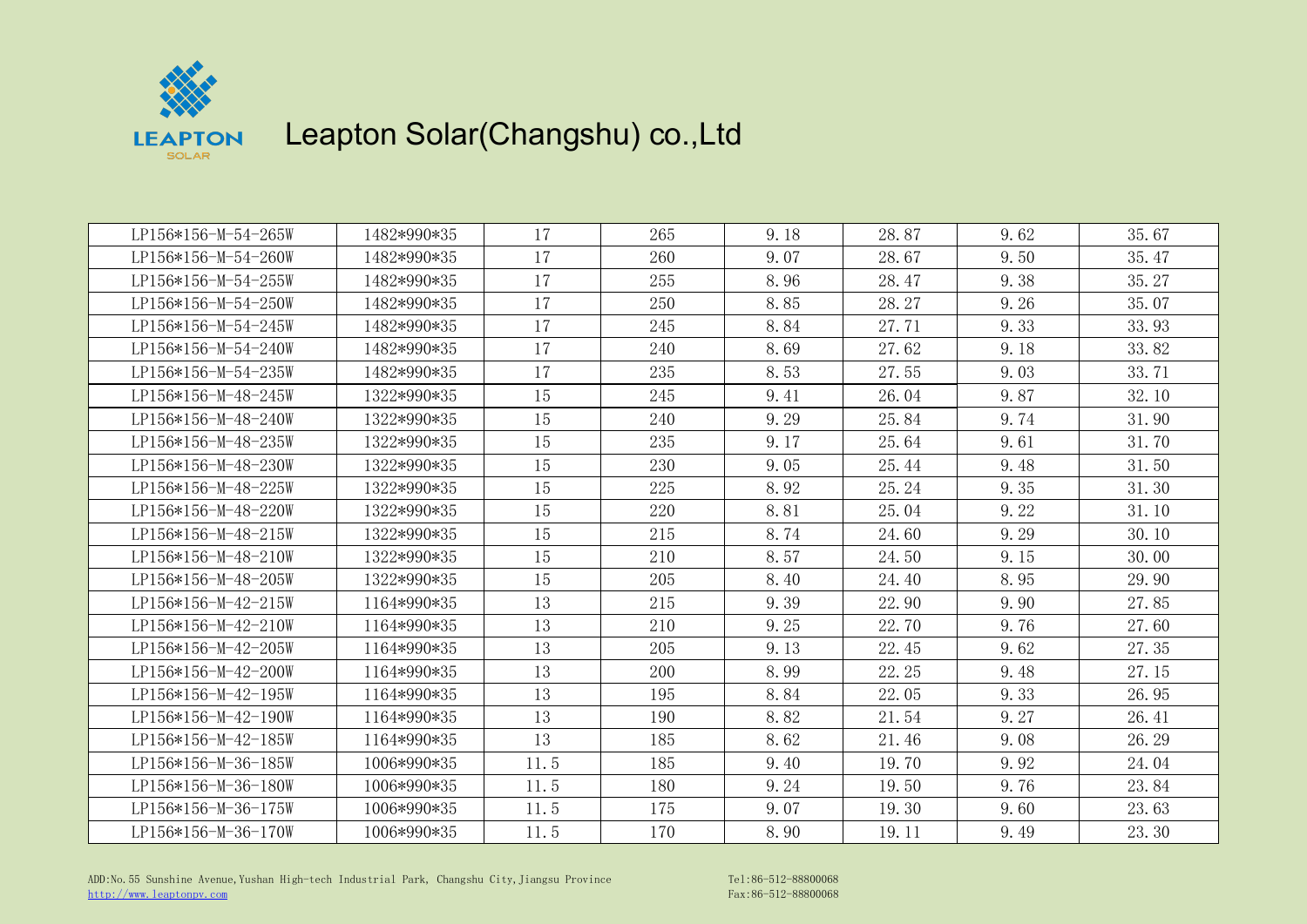

| LP156*156-M-36-165W   | 1006*990*35  | 11.5 | 165 | 8.73 | 18.91 | 9.33  | 23.10 |
|-----------------------|--------------|------|-----|------|-------|-------|-------|
| LP156*156-M-36-160W   | 1006*990*35  | 11.5 | 160 | 8.74 | 18.31 | 9.17  | 22.48 |
| LP156*156-M-30-155W   | 848*990*35   | 9.8  | 155 | 9.47 | 16.37 | 9.94  | 20.13 |
| LP156*156-M-30-150W   | 848*990*35   | 9.8  | 150 | 9.29 | 16.14 | 9.74  | 19.93 |
| LP156*156-M-30-145W   | 848*990*35   | 9.8  | 145 | 9.06 | 16.00 | 9.63  | 19.55 |
| LP156*156-M-30-140W   | 848*990*35   | 9.8  | 140 | 8.86 | 15.80 | 9.46  | 19.35 |
| LP156*156-M-30-135W   | 848*990*35   | 9.8  | 135 | 8.77 | 15.39 | 9.18  | 18.95 |
| LP158*158-M-72-H-365W | 2008*1002*40 | 22.5 | 365 | 9.22 | 39.60 | 9.79  | 48.30 |
| LP158*158-M-72-H-370W | 2008*1002*40 | 22.5 | 370 | 9.27 | 39.90 | 9.83  | 48.50 |
| LP158*158-M-72-H-375W | 2008*1002*40 | 22.5 | 375 | 9.33 | 40.20 | 9.87  | 48.70 |
| LP158*158-M-72-H-380W | 2008*1002*40 | 22.5 | 380 | 9.38 | 40.50 | 9.95  | 48.90 |
| LP158*158-M-72-H-385W | 2008*1002*40 | 22.5 | 385 | 9.45 | 40.75 | 10.04 | 49.10 |
| LP158*158-M-72-H-390W | 2008*1002*40 | 22.5 | 390 | 9.51 | 41.00 | 10.12 | 49.30 |
| LP158*158-M-72-H-395W | 2008*1002*40 | 22.5 | 395 | 9.58 | 41.25 | 10.21 | 49.50 |
| LP158*158-M-72-H-400W | 2008*1002*40 | 22.5 | 400 | 9.64 | 41.50 | 10.30 | 49.70 |
| LP158*158-M-60-H-305W | 1684*1002*35 | 19.0 | 305 | 9.30 | 32.80 | 9.85  | 40.30 |
| LP158*158-M-60-H-310W | 1684*1002*35 | 19.0 | 310 | 9.39 | 33.00 | 9.93  | 40.50 |
| LP158*158-M-60-H-315W | 1684*1002*35 | 19.0 | 315 | 9.49 | 33.20 | 10.02 | 40.70 |
| LP158*158-M-60-H-320W | 1684*1002*35 | 19.0 | 320 | 9.58 | 33.40 | 10.15 | 40.90 |
| LP158*158-M-60-H-325W | 1684*1002*35 | 19.0 | 325 | 9.68 | 33.60 | 10.20 | 41.10 |
| LP158*158-M-60-H-330W | 1684*1002*35 | 19.0 | 330 | 9.76 | 33.80 | 10.24 | 41.30 |
|                       |              |      |     |      |       |       |       |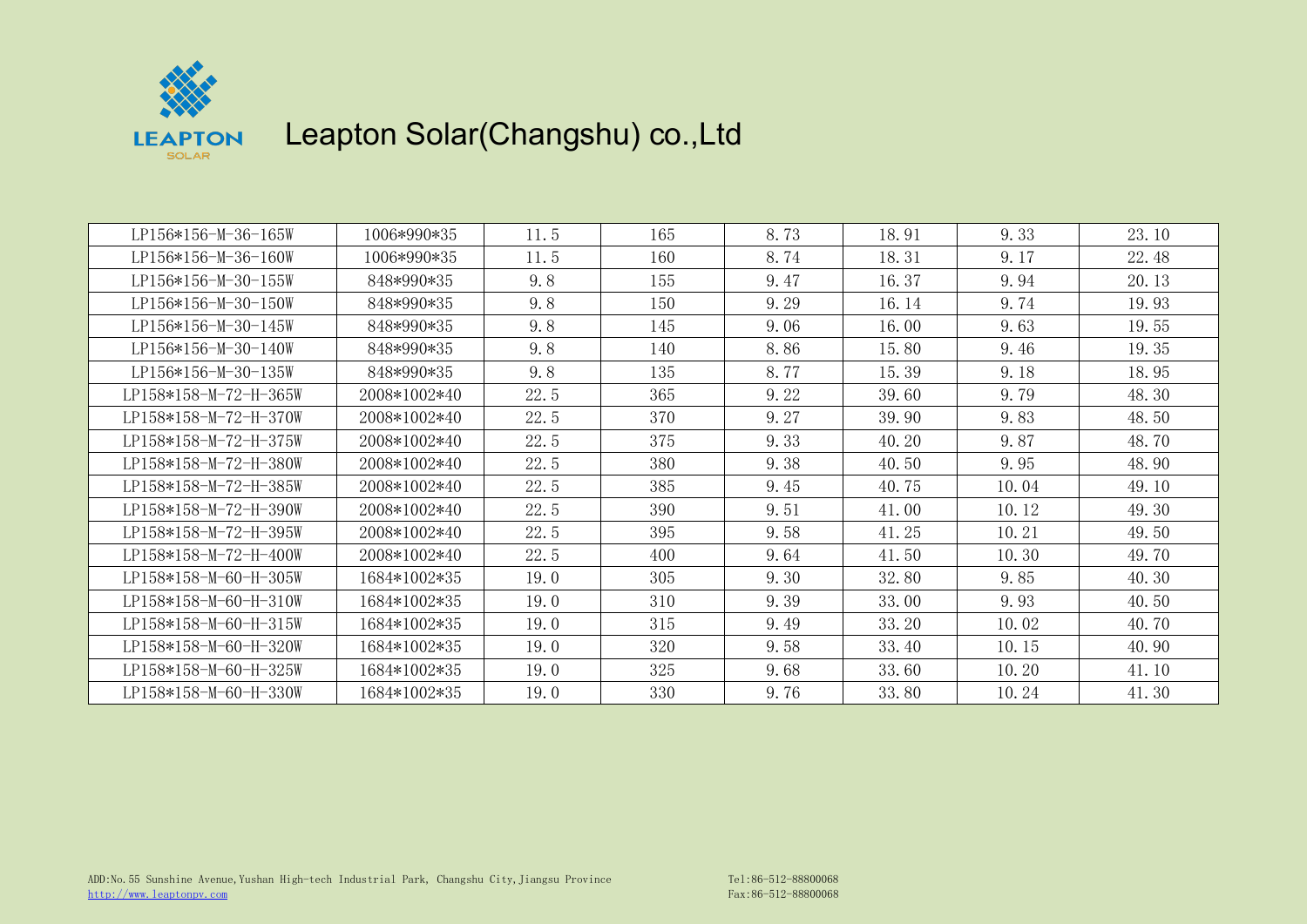

| Parameter Type      | Dimension (mm)             | Weight $(KG)$ | Pmmp $(W) \pm 3\%$ | $\text{Imp}(\mathbf{A})$ | Vmp(V) | $\text{Isc}(\text{A}) \pm 5\%$ | Voc $(V) \pm 5\%$ |
|---------------------|----------------------------|---------------|--------------------|--------------------------|--------|--------------------------------|-------------------|
| LP156*156-P-72-340W | 1960*990*40<br>1960*992*40 | 21.5          | 340                | 8.90                     | 38.20  | 9.43                           | 46.60             |
| LP156*156-P-72-335W | 1960*990*40<br>1960*992*40 | 21.5          | 335                | 8.82                     | 38.00  | 9.34                           | 46.40             |
| LP156*156-P-72-330W | 1960*990*40<br>1960*992*40 | 21.5          | 330                | 8.73                     | 37.80  | 9.25                           | 46.20             |
| LP156*156-P-72-325W | 1960*990*40<br>1960*992*40 | 21.5          | 325                | 8.64                     | 37.60  | 9.16                           | 46.00             |
| LP156*156-P-72-320W | 1960*990*40<br>1960*992*40 | 21.5          | 320                | 8.56                     | 37.40  | 9.07                           | 45.80             |
| LP156*156-P-72-315W | 1960*990*40<br>1960*992*40 | 21.5          | 315                | 8.47                     | 37.20  | 8.99                           | 45.60             |
| LP156*156-P-72-310W | 1960*990*40<br>1960*992*40 | 21.5          | 310                | 8.38                     | 37.00  | 8.92                           | 45.40             |
| LP156*156-P-60-280W | 1960*990*40<br>1960*992*40 | 18<br>18.5    | 280                | 8.87                     | 31.55  | 9.34                           | 38.62             |
| LP156*156-P-60-275W | 1640*990*35<br>1650*992*35 | 18<br>18.5    | 275                | 8.77                     | 31.35  | 9.25                           | 38.42             |
| LP156*156-P-60-270W | 1640*990*35<br>1650*992*35 | 18<br>18.5    | 270                | 8.67                     | 31.15  | 9.16                           | 38.22             |
| LP156*156-P-60-265W | 1640*990*35<br>1650*992*35 | 18<br>18.5    | 265                | 8.56                     | 30.95  | 9.07                           | 38.02             |
| LP156*156-P-60-260W | 1640*990*35<br>1650*992*35 | 18<br>18.5    | 260                | 8.46                     | 30.75  | 8.98                           | 37.82             |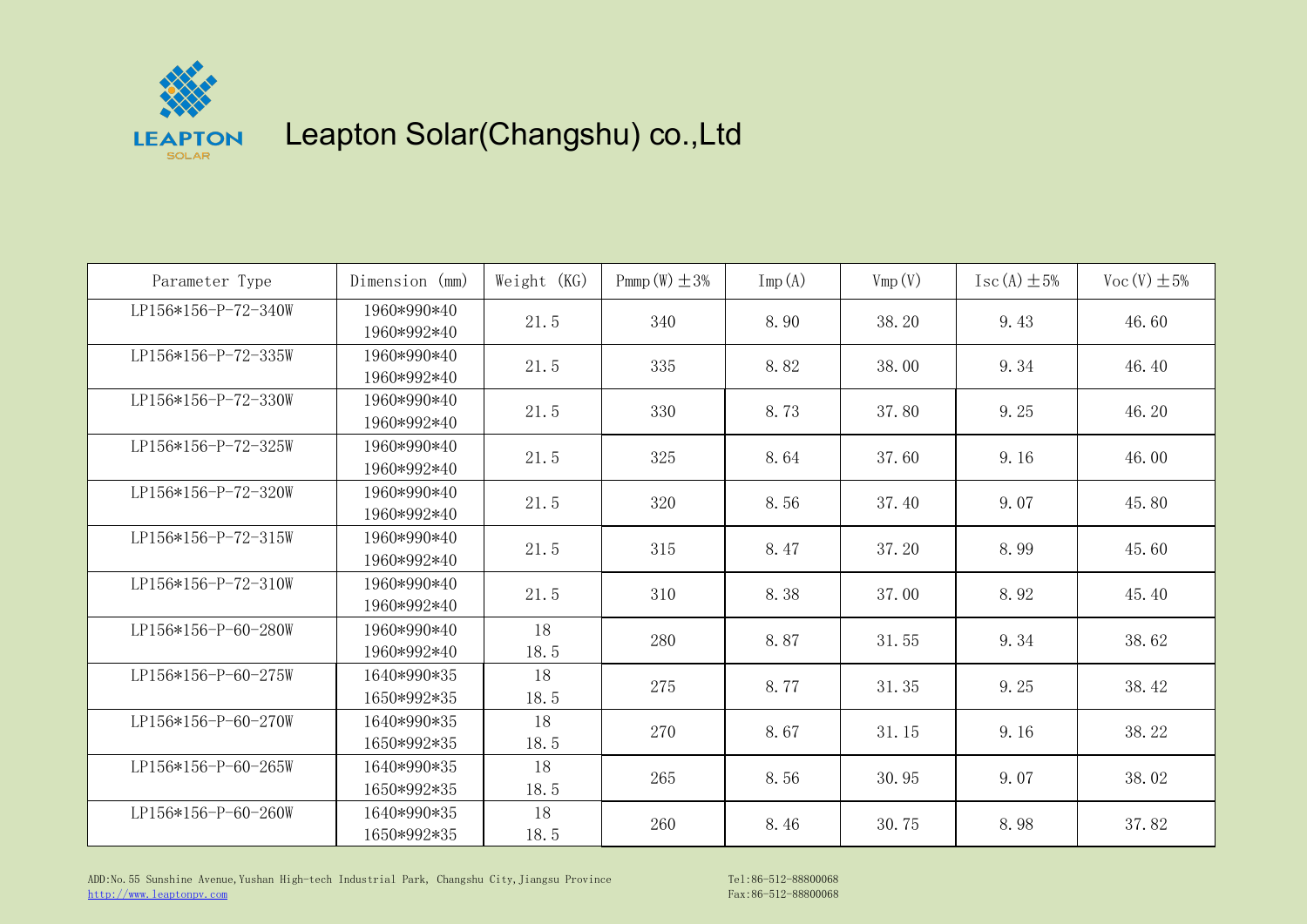

| LP156*156-P-54-255W   | 1482*990*35  | 17   | 255 | 8.90 | 28.65 | 9.43 | 34.95 |
|-----------------------|--------------|------|-----|------|-------|------|-------|
| LP156*156-P-54-250W   | 1482*990*35  | 17   | 250 | 8.79 | 28.45 | 9.31 | 34.75 |
| LP156*156-P-54-245W   | 1482*990*35  | 17   | 245 | 8.68 | 28.25 | 9.19 | 34.55 |
| LP156*156-P-54-240W   | 1482*990*35  | 17   | 240 | 8.56 | 28.05 | 9.07 | 34.35 |
| LP156*156-P-54-235W   | 1482*990*35  | 17   | 235 | 8.45 | 27.85 | 8.95 | 34.15 |
| LP156*156-P-48-225W   | 1322*990*35  | 15   | 225 | 8.86 | 25.40 | 9.38 | 31.00 |
| LP156*156-P-48-220W   | 1322*990*35  | 15   | 220 | 8.73 | 25.20 | 9.25 | 30.80 |
| LP156*156-P-48-215W   | 1322*990*35  | 15   | 215 | 8.60 | 25.00 | 9.12 | 30.60 |
| LP156*156-P-48-210W   | 1322*990*35  | 15   | 210 | 8.47 | 24.80 | 8.99 | 30.40 |
| LP156*156-P-48-205W   | 1322*990*35  | 15   | 205 | 8.34 | 24.60 | 8.86 | 30.20 |
| LP156*156-P-42-195W   | 1164*990*35  | 13   | 195 | 8.81 | 22.15 | 9.33 | 27.07 |
| LP156*156-P-42-190W   | 1164*990*35  | 13   | 190 | 8.66 | 21.94 | 9.17 | 26.84 |
| LP156*156-P-42-185W   | 1164*990*35  | 13   | 185 | 8.52 | 21.73 | 9.01 | 26.61 |
| LP156*156-P-42-180W   | 1164*990*35  | 13   | 180 | 8.37 | 21.52 | 8.85 | 26.38 |
| LP156*156-P-36-170W   | 1006*990*35  | 11.5 | 170 | 8.90 | 19.10 | 9.43 | 23.30 |
| LP156*156-P-36-165W   | 1006*990*35  | 11.5 | 165 | 8.73 | 18.90 | 9.25 | 23.10 |
| LP156*156-P-36-160W   | 1006*990*35  | 11.5 | 160 | 8.56 | 18.70 | 9.07 | 22.90 |
| LP156*156-P-36-155W   | 1006*990*35  | 11.5 | 155 | 8.38 | 18.50 | 8.92 | 22.70 |
| LP156*156-P-30-140W   | 848*990*35   | 9.8  | 140 | 8.87 | 15.78 | 9.34 | 19.31 |
| LP156*156-P-30-135W   | 848*990*35   | 9.8  | 135 | 8.66 | 15.58 | 9.16 | 19.11 |
| LP156*156-P-30-130W   | 848*990*35   | 9.8  | 130 | 8.45 | 15.38 | 8.98 | 18.91 |
|                       | 2008*1002*40 | 22.5 | 335 | 8.75 | 38.30 | 9.32 | 46.45 |
| LP156*156-P-72-H-335W | 1988*992*40  | 22.0 |     |      |       |      |       |
|                       | 2008*1002*40 | 22.5 | 340 | 8.81 | 38.60 | 9.41 | 46.70 |
| LP156*156-P-72-H-340W | 1988*992*40  | 22.0 |     |      |       |      |       |
|                       | 2008*1002*40 | 22.5 | 345 | 8.88 | 38.85 | 9.50 | 46.90 |
| LP156*156-P-72-H-345W | 1988*992*40  | 22.0 |     |      |       |      |       |

ADD:No.55 Sunshine Avenue,Yushan High-tech Industrial Park, Changshu City,Jiangsu Province Tel:86-512-88800068 [http://www.leaptonpv.com](http://www.leaptonenergy.com) Fax:86-512-88800068